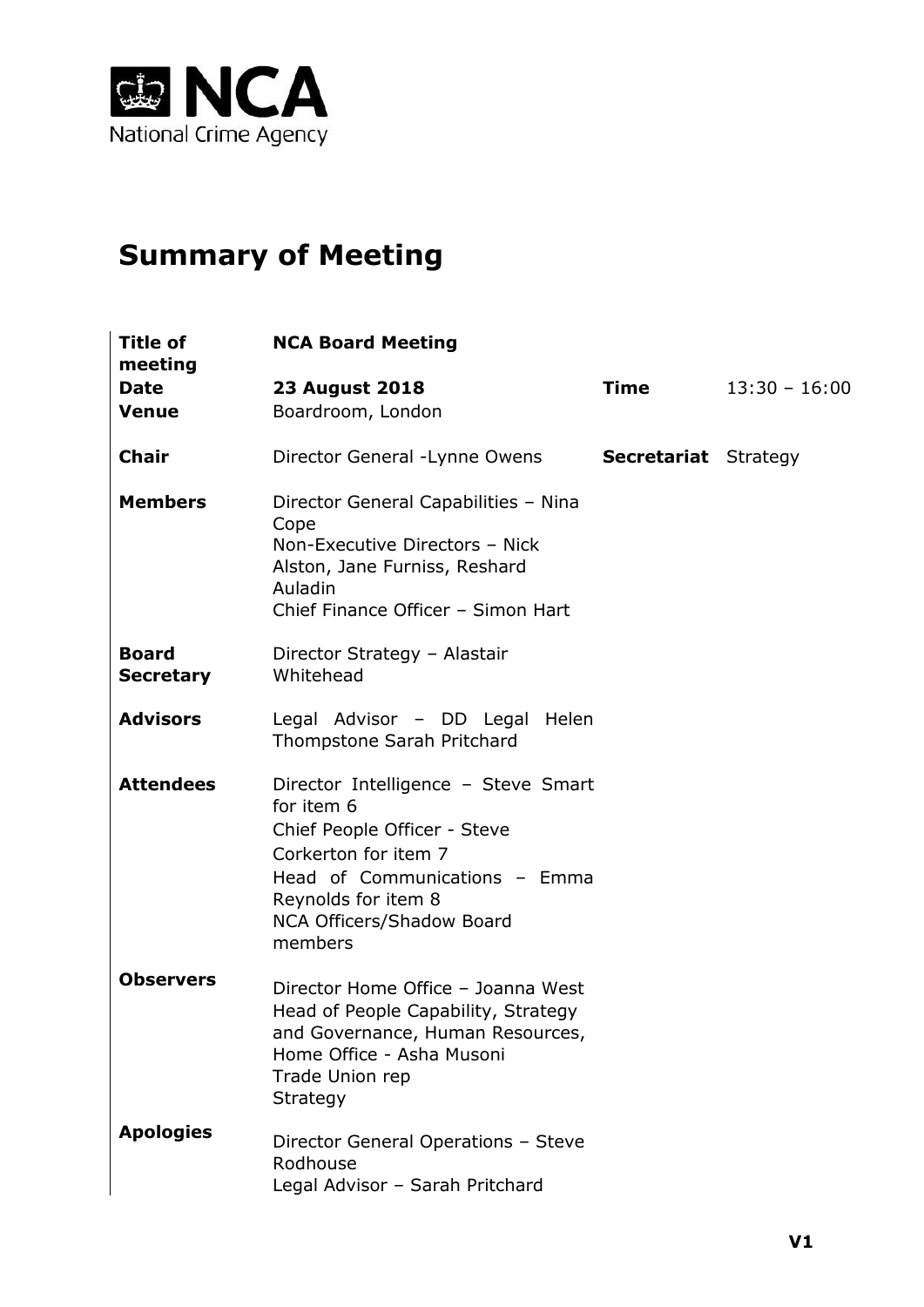# **Item 1: Apologies, Declarations of Interest and Minutes/Actions from the last meeting**

- 1.1 There were no new declarations of interest. Apologies were noted.
- 1.2 The minutes from the 12 July 2018 Board meeting were agreed.
- 1.3 The actions log was reviewed, with updates provided.

#### **Item 2: Chair's Update**

2.1 The Chair provided an update to the meeting on current issues of note affecting the Agency.

## **Item 3: Finance Report**

- 3.1 Chief Finance Officer introduced the report.
- 3.2 The Board discussed the paper and noted its contents.
- 3.3 The Board approved the amendment to the Agency Business Case approvals process.

## **Item 4: Q1 Performance Report**

- 4.1 DG Capabilities introduced the paper.
- 4.2 The Board discussed the paper and noted its contents.

#### **Item 5: Compliance Report**

- 5.1 Director Strategy introduced the paper.
- 5.2 The Board discussed the paper, noted its comments and requested a further Compliance Report after the next quarter.

#### **Item 6: International Review**

- 6.1 Director Intelligence introduced this paper, giving an update on implementation of the International Review and requesting Board approval for the next stage.
- 6.2 The Board discussed this paper, partially approved the next steps of the Review and requested further work.

## **Item 7: People Programme**

7.1 DG Capabilities and Chief People Officer introduced this paper, giving an update on the Agency's People Programme.